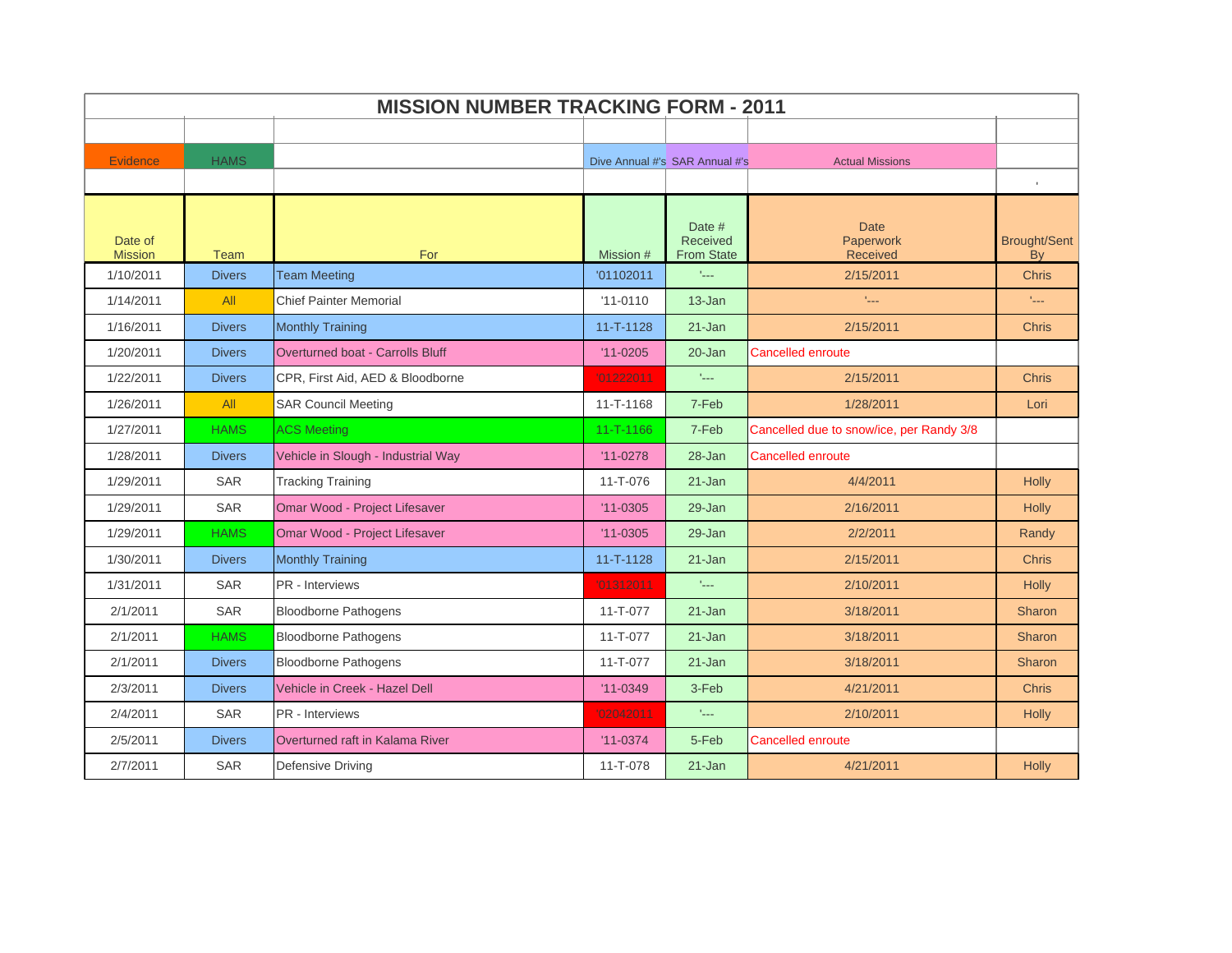| <b>Evidence</b>           | <b>HAMS</b>   |                                     |                           | Dive Annual #'s SAR Annual #'s          | <b>Actual Missions</b>                |                                  |
|---------------------------|---------------|-------------------------------------|---------------------------|-----------------------------------------|---------------------------------------|----------------------------------|
|                           |               |                                     |                           |                                         |                                       | $\mathbf{L}$                     |
| Date of<br><b>Mission</b> | Team          | For                                 | Mission #                 | Date #<br>Received<br><b>From State</b> | <b>Date</b><br>Paperwork<br>Received  | <b>Brought/Sent</b><br><b>By</b> |
| 2/8/2011                  | SAR           | Omar Wood - Project Lifesaver       | $'11 - 0405$              | 8-Feb                                   | 2/10/2011                             | Holly                            |
| 2/8/2011                  | <b>HAMS</b>   | Omar Wood - Project Lifesaver       | $'11 - 0405$              | 8-Feb                                   | 2/10/2011                             | Randy                            |
| 2/10/2011                 | <b>SAR</b>    | <b>Project Lifesaver</b>            | $11 - T - 1129$           | $21 - Jan$                              | 11/7/2011                             | <b>Holly</b>                     |
| 2/10/2011                 | <b>SAR</b>    | Fundraiser - Burgerville            | $11 - T - 124$            | 7-Feb                                   | 5/4/2011                              | <b>Holly</b>                     |
| 2/10/2011                 | <b>HAMS</b>   | <b>Project Lifesaver</b>            | 11-T-1129                 | 21-Jan                                  |                                       |                                  |
| 2/13/2011                 | <b>Divers</b> | <b>Team Meeting</b>                 | 11-T-1167                 | 7-Feb                                   | 8/29/2011                             | Sandee                           |
| 2/15/2011                 | <b>SAR</b>    | <b>New Member Orientation</b>       | '02152011                 | $\mathbb{L}_{\text{max}}$               | 11/7/2011                             | Holly                            |
| 2/17/2011                 | <b>SAR</b>    | ICS 100 & 700                       | 11-T-079                  | $21 - Jan$                              | 4/21/2011                             | <b>Holly</b>                     |
| 2/20/2011                 | <b>Divers</b> | <b>Monthly Training</b>             | $11 - T - 1128$           | $21 - Jan$                              | 4/21/2011                             | <b>Chris</b>                     |
| 2/23/2011                 | SAR           | Defensive Driving                   | $11 - T - 078$            | 15-Mar                                  | 4/21/2011                             | <b>Holly</b>                     |
| 2/23/2011                 | <b>HAMS</b>   | Weather - Dialysis Transport        | $'11 - 0536$              | 23-Feb                                  | 2/24/2011                             | Randy                            |
| 2/24/2011                 | <b>HAMS</b>   | <b>ACS Meeting</b>                  | 11-T-1166                 | 7-Feb                                   | Cancelled                             |                                  |
| 2/24/2011                 | <b>HAMS</b>   | Weather - Dialysis Transport        | $'11-0572$                | 24-Feb                                  | 3/8/2011                              | Randy                            |
| 2/25/2011                 | <b>HAMS</b>   | <b>Weather - Dialysis Transport</b> | $'11-0572$                | 24-Feb                                  | 3/8/2011                              | Randy                            |
| 2/25-26-27/2011           | <b>SAR</b>    | <b>ISAR</b>                         | $\mathbf{L}_{\text{max}}$ | $\underline{\mathbf{1}}$                | Changed to 3/4-5 per Holly on 2/15/11 |                                  |
| 2/27/2011                 | <b>SAR</b>    | <b>Team Meeting</b>                 | 11-T-1130                 | 21-Jan                                  | 5/4/2011                              | Holly                            |
| 2/27/2011                 | <b>SAR</b>    | Pre-Conference                      | '02272011                 | $\mathbb{L}_{\text{max}}$               | 4/21/2011                             | <b>Holly</b>                     |
| 3/2/2011                  | <b>SAR</b>    | <b>OTEP</b>                         | $11 - T - 080$            | 21-Jan                                  | 3/18/2011                             | <b>Sharon</b>                    |
| 3/3/2011                  | <b>SAR</b>    | <b>Project Lifesaver</b>            | $11 - T - 1129$           | $21 - Jan$                              | 3/18/2011                             | Sharon                           |
| 3/3/2011                  | <b>HAMS</b>   | <b>Project Lifesaver</b>            | $11 - T - 1129$           | $21 - Jan$                              | 3/18/2011                             | <b>Sharon</b>                    |
| 3/4-5/2011                | <b>SAR</b>    | <b>ISAR</b>                         | $11 - T - 146$            | $25 - Feb$                              | Changed to 4/9-10 per Art on 4/5/11   |                                  |
| 3/7/2011                  | <b>Divers</b> | <b>Mickey Mouse Bridge</b>          | $'11 - 0676$              | 7-Mar                                   | 10/11/2011                            | <b>Chris</b>                     |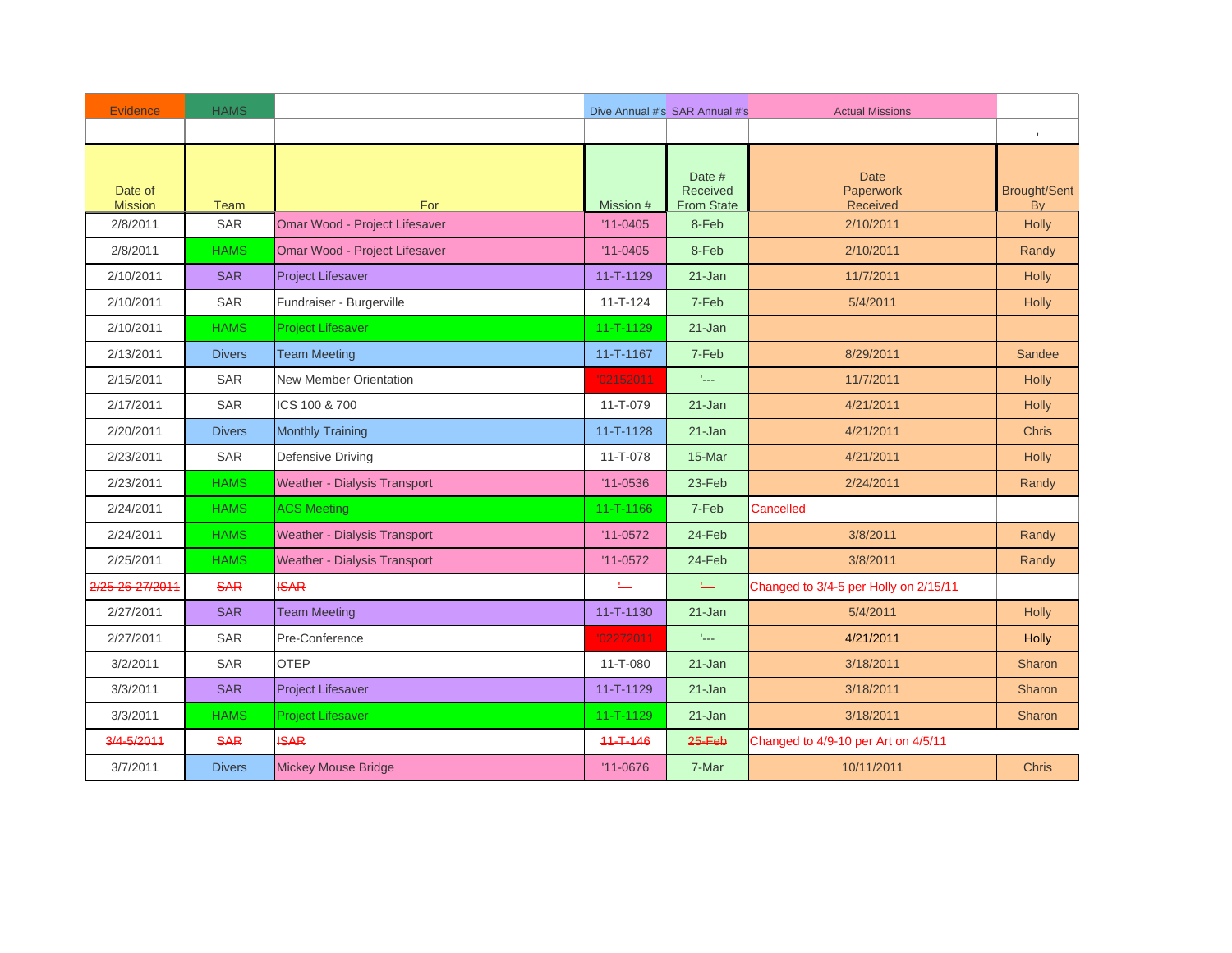| Evidence                  | <b>HAMS</b>   |                                    |                 | Dive Annual #'s SAR Annual #'s          | <b>Actual Missions</b>                      |                                  |
|---------------------------|---------------|------------------------------------|-----------------|-----------------------------------------|---------------------------------------------|----------------------------------|
|                           |               |                                    |                 |                                         |                                             |                                  |
| Date of<br><b>Mission</b> | <b>Team</b>   | For                                | Mission #       | Date #<br>Received<br><b>From State</b> | <b>Date</b><br>Paperwork<br><b>Received</b> | <b>Brought/Sent</b><br><b>By</b> |
| 3/14/2011                 | <b>Divers</b> | <b>Team Meeting</b>                | $11 - T - 1167$ | 7-Feb                                   | 8/1/2011                                    | Sandee                           |
| 3/14/2011                 | <b>SAR</b>    | Skamania - Two people, Ape Caves   | $'11-0754$      | 14-Mar                                  | 5/4/2011                                    | <b>Holly</b>                     |
| 3/17/2011                 | <b>SAR</b>    | Crime Scene Training               | $11 - T - 044$  | 25-Feb                                  | Cancelled                                   |                                  |
| 3/18-20/2011              | <b>SAR</b>    | <b>Basic Wilderness First Aid</b>  | $11 - T - 081$  | $24 - Jan$                              | Postponed per Holly on 2/15/11              |                                  |
| 3/19/2011                 | <b>SAR</b>    | <b>SAR Tech II</b>                 | $11 - T - 147$  | 25-Feb                                  | Postponed per Holly on 10/23/11             |                                  |
| 3/20/2011                 | <b>Divers</b> | <b>Monthly Training</b>            | $11 - T - 1128$ | 21-Jan                                  | 8/1/2011                                    | Sandee                           |
| 3/21/2011                 | SAR           | <b>Bloodborne Pathogens</b>        | $11 - T - 145$  | 25-Feb                                  | 4/4/2011                                    | Stephanie                        |
| 3/21/2011                 | <b>SAR</b>    | <b>Two lost near Coldwater</b>     | $'11 - 0838$    | 21-Mar                                  | 4/4/2011                                    | Stephanie                        |
| 3/24/2011                 | <b>HAMS</b>   | <b>ACS Meeting</b>                 | 11-T-1166       | 7-Feb                                   | 5/18/2011                                   | Randy                            |
| 3/24/2011                 | <b>SAR</b>    | Alzheimers/Dementia                | $11 - T - 148$  | 25-Feb                                  | 4/4/2011                                    | Stephanie                        |
| 3/26/2011                 | <b>SAR</b>    | <b>Tracking Training</b>           | 11-T-076        | $21 - Jan$                              | 4/4/2011                                    | Stephanie                        |
| 3/27/2011                 | <b>SAR</b>    | <b>Team Meeting</b>                | 11-T-1130       | $21 - Jan$                              | 5/4/2011                                    | <b>Holly</b>                     |
| 4/5/2011                  | <b>SAR</b>    | Missing "pregnant" female          | $'11-0997$      | 5-Apr                                   | 4/15/2011                                   | Stephanie                        |
| 4/6/2011                  | <b>Divers</b> | Cowlitz River, near Charlies       | $'11 - 1006$    | 7-Mar                                   | 8/29/2011                                   | Sandee                           |
| 4/7/2011                  | <b>Divers</b> | Vehicle in slough near Finch Drive | $'11 - 1013$    | 7-Mar                                   | <b>Cancelled enroute</b>                    |                                  |
| 4/7/2011                  | <b>SAR</b>    | <b>Project Lifesaver</b>           | 11-T-1129       | $21 - Jan$                              | 4/15/2011                                   | Stephanie                        |
| 4/9-10/2011               | <b>SAR</b>    | <b>ISAR</b>                        | $11 - T - 146$  | 25-Feb                                  | Postponed per Holly on 10/23/11             |                                  |
| 4/10/2011                 | SAR           | Re-open Stefanek search from 2010  | $'10 - 2686$    | 10-Apr                                  | 4/15/2011                                   | Stephanie                        |
| 4/11/2011                 | <b>Divers</b> | <b>Team Meeting</b>                | 11-T-1167       | 7-Feb                                   | 8/1/2011                                    | Sandee                           |
| 4/20/2011                 | <b>SAR</b>    | <b>New Member Orientation</b>      | '04202011       | $\mathbf{t}_{\text{max}}$               | 8/29/2011                                   | <b>Mary</b>                      |
| 4/22/2011                 | <b>Divers</b> | <b>Monthly Training</b>            | $11 - T - 1128$ | $21 - Jan$                              | 4/25/2011                                   | <b>Chris</b>                     |
| 4/24/2011                 | <b>SAR</b>    | <b>Team Meeting</b>                | $11 - T - 1130$ | 21-Jan                                  |                                             |                                  |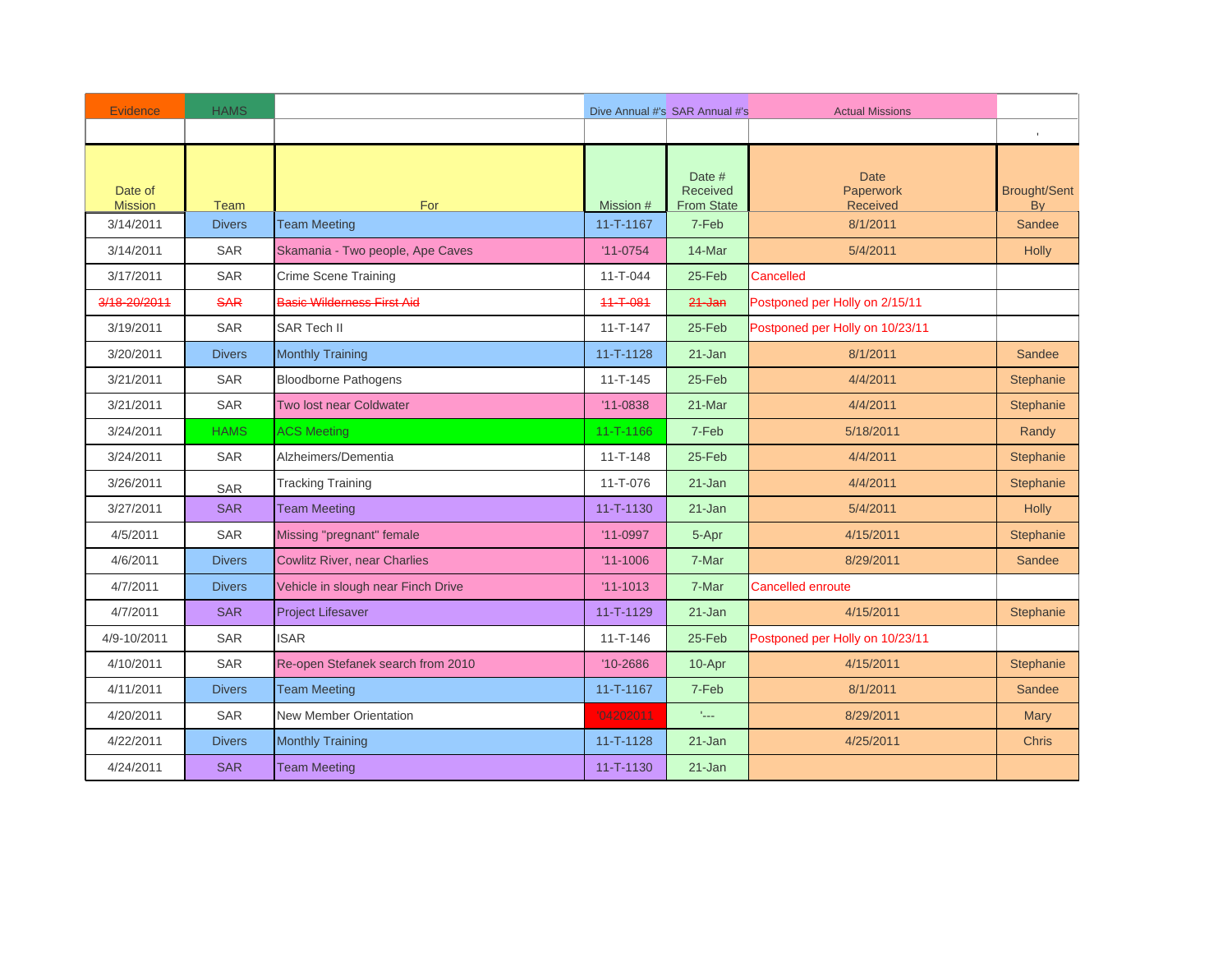| <b>Evidence</b>           | <b>HAMS</b>   |                                                        |                  | Dive Annual #'s SAR Annual #'s          | <b>Actual Missions</b>               |                           |
|---------------------------|---------------|--------------------------------------------------------|------------------|-----------------------------------------|--------------------------------------|---------------------------|
|                           |               |                                                        |                  |                                         |                                      |                           |
| Date of<br><b>Mission</b> | <b>Team</b>   | For                                                    | Mission #        | Date #<br>Received<br><b>From State</b> | <b>Date</b><br>Paperwork<br>Received | <b>Brought/Sent</b><br>By |
| 4/26/2011                 | All           | <b>SAR Council Meeting</b>                             | 11-T-1168        | 7-Feb                                   | 4/27/2011                            | Lori                      |
| 4/28/2011                 | <b>HAMS</b>   | <b>ACS Meeting</b>                                     | 11-T-1166        | 7-Feb                                   | 5/18/2011                            | Randy                     |
| 4/30/2011                 | <b>SAR</b>    | March of Dimes Press Release                           | '04302011        | $\mathbf{I}_{\text{max}}$               | 8/29/2011                            | <b>Mary</b>               |
| 4/30/2011                 | <b>Divers</b> | <b>Overturned Kayak</b>                                | $'11 - 1246$     | 30-Apr                                  | 10/11/2011                           | <b>Chris</b>              |
| 5/4/2011                  | <b>Divers</b> | <b>Body in Water</b>                                   | $'11 - 1279$     | 4-May                                   | 8/29/2011                            | Sandee                    |
| 5/4/2011                  | <b>SAR</b>    | 'Rizad"                                                | '05042011        | ALL.                                    | 8/29/2011                            | Mary                      |
| 5/5/2011                  | <b>SAR</b>    | <b>Project Lifesaver</b>                               | $11 - T - 1129$  | 21-Jan                                  | 6/20/2011                            | Stephanie                 |
| 5/6/2011                  | <b>Divers</b> | Silver Lake - Boat taking on water                     | $'11 - 1305$     | 6-May                                   | <b>Cancelled enroute</b>             |                           |
| 5/7/2011                  | <b>SAR</b>    | RIZAD Cleanup 2011 SAR Conference Meeting              | '05072011        | $\mathbb{L}_{\text{max}}$               | 6/20/2011                            | Stephanie                 |
| 5/9/2011                  | <b>Divers</b> | <b>Team Meeting</b>                                    | 11-T-1167        | 7-Feb                                   | 8/1/2011                             | Sandee                    |
| 5/13/2011                 | <b>SAR</b>    | Defensive Driving                                      | $11 - T - 250$   | 4-May                                   | 6/20/2011                            | Stephanie                 |
| 5/14/2011                 | <b>Divers</b> | <b>Monthly Training</b>                                | 11-T-1128        | $21 - Jan$                              | 10/11/2011                           | <b>Chris</b>              |
| 5/16/2011                 | <b>Divers</b> | Woman off Lewis River Bridge during vehicular accident | $'11 - 1434$     | 16-May                                  | 5/27/2011                            | <b>Brett</b>              |
| 5/18/2011                 | <b>SAR</b>    | State SAR Conference Preparation                       | $'11 - T - 1000$ | $\mathbb{L}_{\text{max}}$               | 8/29/2011                            | Mary                      |
| 5/19-5/22/2011            | <b>SAR</b>    | <b>State SAR Conference</b>                            | $'11 - T - 1000$ | $\mathbb{L}_{\text{max}}$               | 7/20/2011                            | Stephanie                 |
| 5/20/2011                 | <b>Divers</b> | Mickey Mouse Bridge - 2 Kayak floating                 | $'11 - 1479$     | $20$ -May                               | <b>Cancelled enroute</b>             |                           |
| 5/26/2011                 | <b>HAMS</b>   | <b>ACS Meeting</b>                                     | $11 - T - 1166$  | 7-Feb                                   | 6/10/2011                            | Randy                     |
| 5/29/2011                 | <b>SAR</b>    | <b>Team Meeting</b>                                    | 11-T-1130        | $21 - Jan$                              | Changed per Holly on 6/8/11          |                           |
| 5/30/2011                 | <b>SAR</b>    | <b>OTEP</b>                                            | '05302011        | $\mathbf{t}_{\text{max}}$               | 8/29/2011                            | Mary                      |
| 6/2/2011                  | <b>SAR</b>    | <b>Project Lifesaver</b>                               | $11 - T - 1129$  | $21 - Jan$                              |                                      |                           |
| 6/2/2011                  | <b>HAMS</b>   | <b>Project Lifesaver</b>                               | 11-T-1129        | $21 - Jan$                              |                                      |                           |
| 6/2/2011                  | <b>HAMS</b>   | Sandbagging - Woodland                                 | $'11 - 1371$     | $2 - Jun$                               | 6/10/2011                            | Randy                     |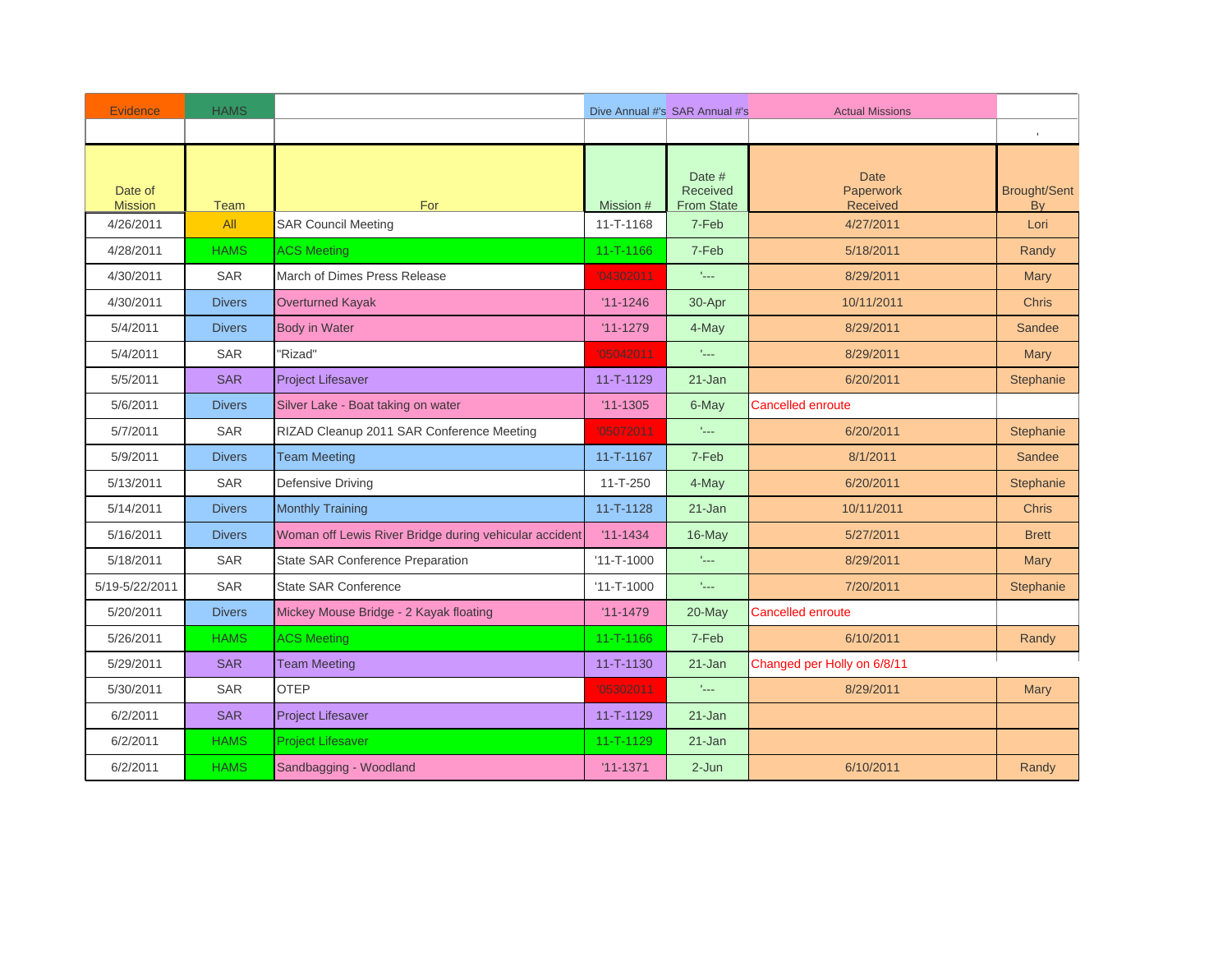| <b>Evidence</b>           | <b>HAMS</b>   |                                                          |                 | Dive Annual #'s SAR Annual #'s                 | <b>Actual Missions</b>                             |                           |
|---------------------------|---------------|----------------------------------------------------------|-----------------|------------------------------------------------|----------------------------------------------------|---------------------------|
|                           |               |                                                          |                 |                                                |                                                    |                           |
| Date of<br><b>Mission</b> | <b>Team</b>   | For                                                      | Mission #       | Date #<br><b>Received</b><br><b>From State</b> | <b>Date</b><br><b>Paperwork</b><br><b>Received</b> | <b>Brought/Sent</b><br>By |
| 6/2/2011                  | Other         | Sandbagging - Woodland                                   | $'11 - 1371$    | $2-Jun$                                        | 6/10/2011                                          | Randy                     |
| 6/3-5/2011                | <b>SAR</b>    | <b>ISAR</b>                                              | $11 - T - 251$  | $4-May$                                        | Changed to 6/24 and 7/8 per Holly on 6/8/11        |                           |
| 6/4/2011                  | <b>Divers</b> | Vehicle in Columbia River at I-5, MP25                   | $'11 - 1657$    | 4-Jun                                          | 8/29/2011                                          | Sandee                    |
| 6/4/2011                  | <b>Divers</b> | <b>Toyota Truck in Toutle</b>                            | $'11 - 1663$    | 4-Jun                                          | 8/29/2011                                          | Sandee                    |
| 6/4/2011                  | <b>Divers</b> | Report of subjects stuck on dam near Mickey Mouse Bridge | $'11 - 1669$    | 4-Jun                                          | 10/11/2011                                         | <b>Chris</b>              |
| 6/7/2011                  | <b>HAMS</b>   | <b>Millennium Bulk Fire</b>                              | $'11 - 1704$    | $2 - Jun$                                      | 6/10/2011                                          | Randy                     |
| 6/7/2011                  | <b>Divers</b> | Body in Water - near Emerald Chemical                    | $'11 - 1694$    | 7-Jun                                          | 8/1/2011                                           | Sandee                    |
| 6/8/2011                  | SAR           | 19 year old missing in woods near party                  | $'11 - 1719$    | 8-Jun                                          | 8/29/2011                                          | Mary                      |
| 6/9/2011                  | <b>SAR</b>    | <b>Bloodborne Pathogens</b>                              | '06092011       | t <sub>an</sub>                                | 10/24/2011                                         | <b>Holly</b>              |
| 6/12/2011                 | <b>Divers</b> | Aluminum Boat capsized                                   | $'11 - 1756$    | $12$ -Jun                                      | <b>Cancelled enroute</b>                           |                           |
| 6/13/2011                 | <b>Divers</b> | <b>Team Meeting</b>                                      | $11 - T - 1167$ | 7-Feb                                          | 8/1/2011                                           | Sandee                    |
| 6/14/2011                 | <b>Divers</b> | Kayakers in distress - Lewis River                       | $'11 - 1788$    | $14 - Jun$                                     | 9/27/2011                                          | <b>Chris</b>              |
| 6/16/2011                 | SAR           | <b>CISD</b>                                              | $11 - T - 252$  | 4-May                                          | Cancelled                                          |                           |
| 6/18/2011                 | <b>Divers</b> | Boat near Harry Morgan Bridge unoccupied                 | $'11 - 1842$    | 18-Jun                                         | 8/29/2011                                          | Sandee                    |
| 6/18/2011                 | <b>HAMS</b>   | <b>Tour de Blast</b>                                     | $11 - T - 313$  | $3 - Jun$                                      | 6/20/2011                                          | Randy                     |
| 6/19/2011                 | <b>SAR</b>    | Missing 6 year old - Kelso *found prior to search        | $'11 - 1854$    | 19-Jun                                         | t <sub>an</sub>                                    | No.                       |
| 6/19/2011                 | <b>Divers</b> | <b>Monthly Training</b>                                  | 11-T-1128       | 21-Jan                                         | Changed per Sandee on 8/29/11                      |                           |
| 6/23/2011                 | <b>HAMS</b>   | <b>ACS Meeting</b>                                       | $11 - T - 1166$ | 7-Feb                                          | 9/27/2011                                          | Randy                     |
| 6/24-26/2011              | <b>SAR</b>    | <b>ISAR</b>                                              | $11 - T - 251$  | 4-May                                          | 10/24/2011                                         | <b>Holly</b>              |
| 6/26/2011                 | <b>SAR</b>    | <b>Team Meeting</b>                                      | 11-T-1130       | $21 - Jan$                                     | 7/20/2011                                          | Stephanie                 |
| 6/28/2011                 | <b>EOC</b>    | Castle Rock 911 Phone Lines Down                         | $'11 - 1972$    | 28-Jun                                         | 8/8/2011                                           | Lori                      |
| 6/29/2011                 | All           | <b>SAR Council Meeting</b>                               | 11-T-1168       | 7-Feb                                          | 6/30/2011                                          | Lori                      |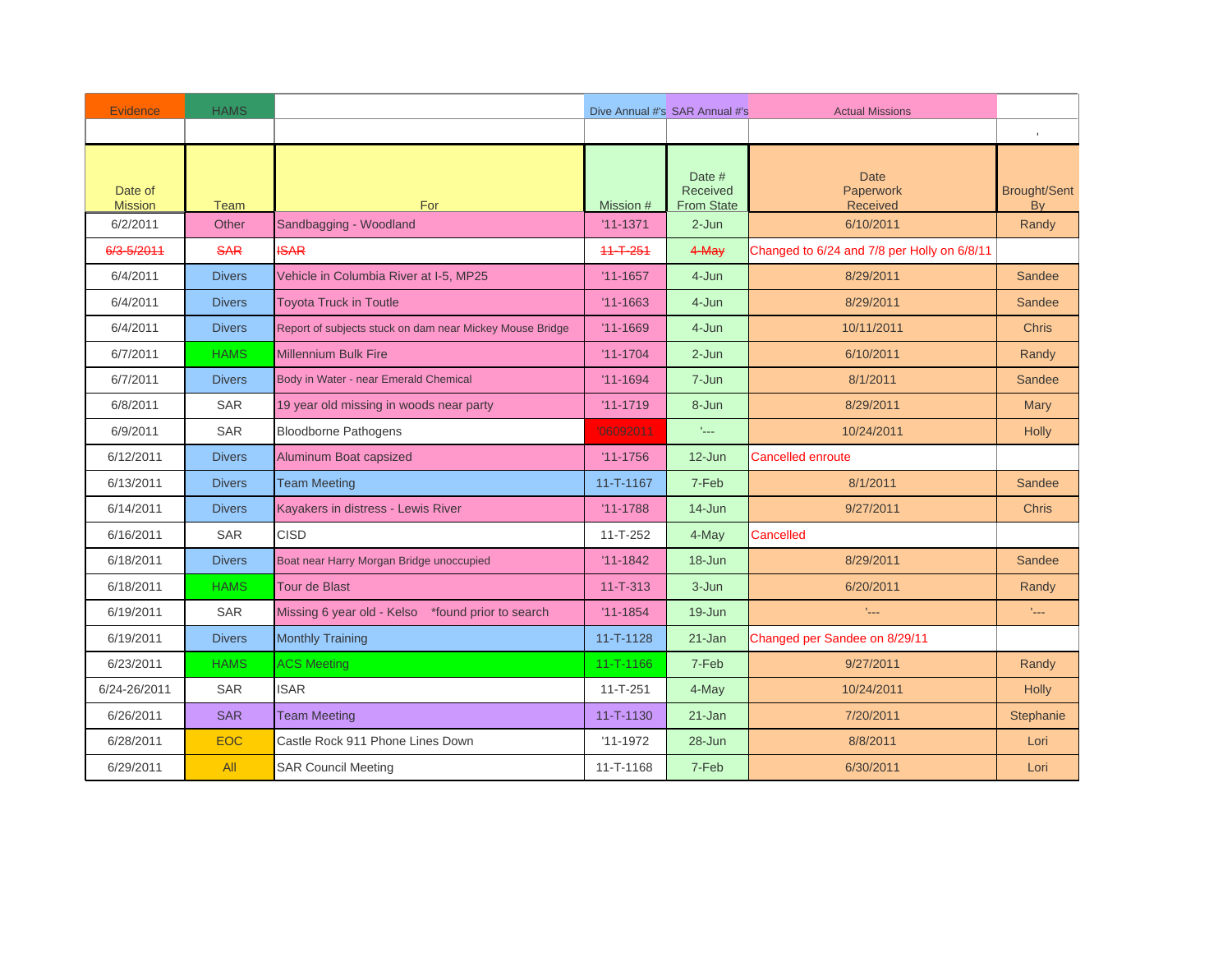| <b>Evidence</b>           | <b>HAMS</b>   |                                               |                 | Dive Annual #'s SAR Annual #'s          | <b>Actual Missions</b>               |                                  |
|---------------------------|---------------|-----------------------------------------------|-----------------|-----------------------------------------|--------------------------------------|----------------------------------|
|                           |               |                                               |                 |                                         |                                      |                                  |
| Date of<br><b>Mission</b> | <b>Team</b>   | For                                           | Mission #       | Date #<br>Received<br><b>From State</b> | <b>Date</b><br>Paperwork<br>Received | <b>Brought/Sent</b><br><b>By</b> |
| 7/4/2011                  | <b>Divers</b> | 16yo Drowning - Horseshoe Lake                | $'11 - 2065$    | 4-Jul                                   | 10/11/2011                           | <b>Chris</b>                     |
| 7/7/2011                  | <b>SAR</b>    | <b>Project Lifesaver</b>                      | 11-T-1129       | $21 - Jan$                              | 10/24/2011                           | <b>Holly</b>                     |
| 7/8/2011                  | <b>SAR</b>    | <b>ISAR</b>                                   | $11 - T - 251$  | 4-May                                   | Cancelled                            |                                  |
| 7/10/2011                 | <b>SAR</b>    | Longview Health & Wellness Fair               | $11 - T - 372$  | $20 -$ Jul                              | 10/24/2011                           | <b>Holly</b>                     |
| 7/10/2011                 | <b>SAR</b>    | <b>Board of Directors</b>                     | '07102011       | $\mathbb{L}_{\text{max}}$               | 10/24/2011                           | <b>Holly</b>                     |
| 7/11/2011                 | <b>Divers</b> | <b>Team Meeting</b>                           | 11-T-1167       | 7-Feb                                   | 8/1/2011                             | <b>Sandee</b>                    |
| 7/12/2011                 | <b>Divers</b> | Person floating down the Columbia with no PFD | $'11 - 2174$    | $12$ -Jul                               | <b>Cancelled enroute</b>             |                                  |
| 7/14/2011                 | <b>SAR</b>    | <b>Burgerville PR</b>                         | $11 - T - 373$  | $20 -$ Jul                              | Changed per Holly on 10/23/2011      |                                  |
| 7/17/2011                 | <b>Divers</b> | <b>Monthly Training</b>                       | $11 - T - 1128$ | $21 - Jan$                              | Changed per Sandee on 8/29/11        |                                  |
| 7/24/2011                 | <b>SAR</b>    | <b>Team Meeting</b>                           | 11-T-1130       | 21-Jan                                  | 10/24/2011                           | <b>Holly</b>                     |
| 7/27/2011                 | SAR           | Fair Preparatiopn                             | '07272011       | $\mathbf{t}_{\text{max}}$               | 11/7/2011                            | <b>Holly</b>                     |
| 7/28/2011                 | <b>HAMS</b>   | <b>ACS Meeting</b>                            | $11 - T - 1166$ | 7-Feb                                   | 9/27/2011                            | Randy                            |
| 7/28-31/2011              | <b>SAR</b>    | <b>Cowlitz County Fair</b>                    | $11 - T - 374$  | $20 -$ Jul                              | 11/7/2011                            | <b>Holly</b>                     |
| 7/31/2011                 | <b>Divers</b> | Innertuber on Kalama stuck on rock            | $'11 - 2423$    | $31 -$ Jul                              | 10/11/2011                           | <b>Chris</b>                     |
| 8/4/2011                  | <b>SAR</b>    | <b>Project Lifesaver</b>                      | 11-T-1129       | 21-Jan                                  | 10/24/2011                           | <b>Holly</b>                     |
| 8/7/2011                  | <b>SAR</b>    | <b>OTEP</b>                                   | '08072011       | $\mathbb{L}_{\text{max}}$               | 10/24/2011                           | <b>Holly</b>                     |
| 8/8/2011                  | <b>Divers</b> | <b>Team Meeting</b>                           | $11 - T - 1167$ | 7-Feb                                   | 10/11/2011                           | <b>Chris</b>                     |
| 8/13/2011                 | SAR           | Evidence Search?                              |                 |                                         | 10/24/2011                           | <b>Holly</b>                     |
| 8/14/2011                 | <b>SAR</b>    | <b>Tracking Training</b>                      | $11 - T - 412$  | 5-Aug                                   | 11/1/2011                            | <b>Holly</b>                     |
| 8/15/2011                 | <b>Divers</b> | Drowning - Willow Grove                       | $'11 - 2645$    | $15-Auq$                                | 8/29/2011                            | Liz.                             |
| 8/19/2011                 | <b>SAR</b>    | <b>Basic Helicopter</b>                       |                 |                                         | Cancelled per Ken Cachelin 7-25-11   |                                  |
| 8/20/2011                 | <b>SAR</b>    | <b>Advanced Helicopter</b>                    |                 |                                         | Cancelled per Ken Cachelin 7-25-11   |                                  |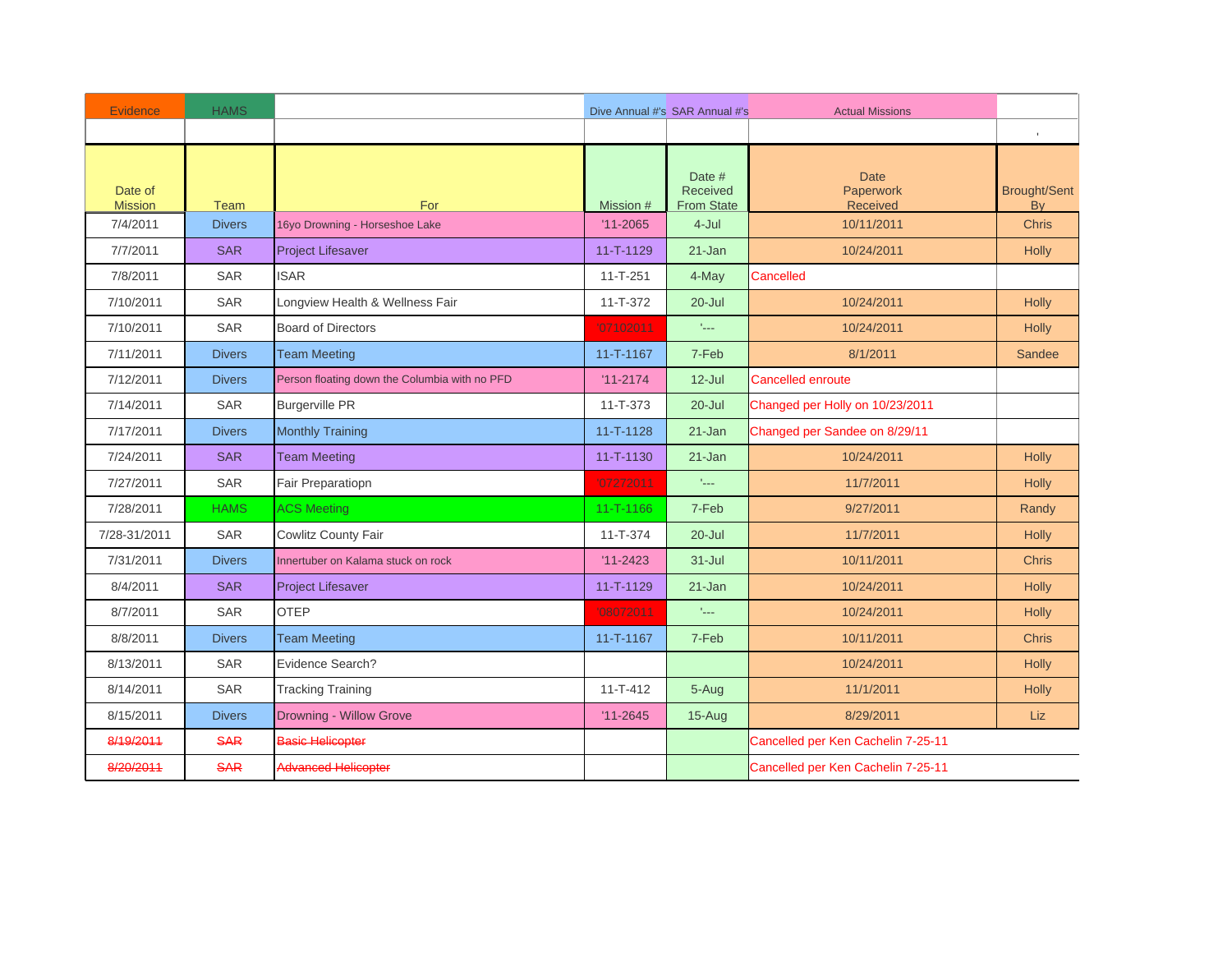| <b>Evidence</b>           | <b>HAMS</b>   |                                     |                 | Dive Annual #'s SAR Annual #'s                 | <b>Actual Missions</b>                      |                                  |
|---------------------------|---------------|-------------------------------------|-----------------|------------------------------------------------|---------------------------------------------|----------------------------------|
|                           |               |                                     |                 |                                                |                                             |                                  |
| Date of<br><b>Mission</b> | <b>Team</b>   | For                                 | Mission #       | Date #<br><b>Received</b><br><b>From State</b> | <b>Date</b><br>Paperwork<br><b>Received</b> | <b>Brought/Sent</b><br><b>By</b> |
| 8/21/2011                 | <b>Divers</b> | <b>Monthly Training</b>             | $11 - T - 1128$ | 21-Jan                                         | 8/29/2011                                   | <b>Liz</b>                       |
| 8/25/2011                 | <b>HAMS</b>   | <b>ACS Meeting</b>                  | $11 - T - 1166$ | 7-Feb                                          | 11/1/2011                                   | Randy                            |
| 8/26-8/28/2011            | <b>SAR</b>    | Swift Water Rescue Tech             | $11 - T - 413$  | 5-Aug                                          | Changed per Holly on 10/23/2011             |                                  |
| 8/28/2011                 | <b>SAR</b>    | <b>Team Meeting</b>                 | $11 - T - 1130$ | $21 - Jan$                                     | 8/30/2011                                   | Stephanie                        |
| 9/1/2011                  | <b>SAR</b>    | <b>Project Lifesaver</b>            | 11-T-1129       | $21 - Jan$                                     | 11/1/2011                                   | <b>Holly</b>                     |
| 9/5/2011                  | <b>Divers</b> | Jetski floating - Willow Grove      | $'11 - 2952$    | 5-Sep                                          | 10/10/2011                                  | <b>Chris</b>                     |
| 9/5/2011                  | SAR           | Lost in Ostrander area              | $'11 - 2059$    | 5-Sep                                          | 10/24/2011                                  | <b>Holly</b>                     |
| 9/7/2011                  | SAR           | Work Party                          | $11 - T - 452$  | 2-Sep                                          | 10/26/2011                                  | <b>Holly</b>                     |
| 9/9/2011                  | <b>SAR</b>    | Lost Child - near Kessler school    | $'11 - 3017$    | 9-Sep                                          | Cancelled                                   |                                  |
| 9/10/2011                 | <b>SAR</b>    | Safety Fair - Horseshoe Lake        | $11 - T - 453$  | 2-Sep                                          | 10/24/2011                                  | <b>Holly</b>                     |
| 9/12/2011                 | <b>Divers</b> | <b>Team Meeting</b>                 | 11-T-1167       | 7-Feb                                          | 12/30/2011                                  | <b>Chris</b>                     |
| 9/18/2011                 | <b>Divers</b> | <b>Monthly Training</b>             | 11-T-1128       | $21 - Jan$                                     |                                             |                                  |
| 9/18/2011                 | <b>Divers</b> | <b>Overturned boat - Coal Creek</b> | $'11-3154$      | 18-Sep                                         | 10/10/2011                                  | <b>Chris</b>                     |
| 9/22/2011                 | <b>HAMS</b>   | <b>ACS Meeting</b>                  | 11-T-1166       | 7-Feb                                          | Cancelled                                   |                                  |
| 9/25/2011                 | <b>SAR</b>    | <b>Team Meeting</b>                 | $11 - T - 1130$ | 21-Jan                                         | 10/24/2011                                  | <b>Holly</b>                     |
| 9/28/2011                 | All           | <b>SAR Council Meeting</b>          | 11-T-1168       | 7-Feb                                          | 11/1/2011                                   | <b>Holly</b>                     |
| 9/29/2011                 | <b>SAR</b>    | Navigation #2                       | '09292011       | tical.                                         | 10/24/2011                                  | <b>Holly</b>                     |
| 10/3/2011                 | SAR           | Skamania - Missing 54 yo Hiker      | $'11 - 3352$    | 3-Oct                                          | 10/24/2011                                  | <b>Holly</b>                     |
| 10/6/2011                 | <b>SAR</b>    | Project Lifesaver                   | 11-T-1129       | $21 - Jan$                                     | 10/24/2011                                  | <b>Holly</b>                     |
| 10/6/2011                 | <b>HAMS</b>   | <b>Project Lifesaver</b>            | $11 - T - 1129$ | $21 - Jan$                                     | 10/24/2011                                  | <b>Holly</b>                     |
| 10/8/2011                 | SAR           | PR - Castle Rock Fire Station       | '09292011       | $\mathbf{t}_{\text{max}}$                      | 10/24/2011                                  | <b>Holly</b>                     |
| 10/10/2011                | SAR           | Missing 14 year old in Castle Rock  | $'11-3442$      | 10-Oct                                         | 10/24/2011                                  | <b>Holly</b>                     |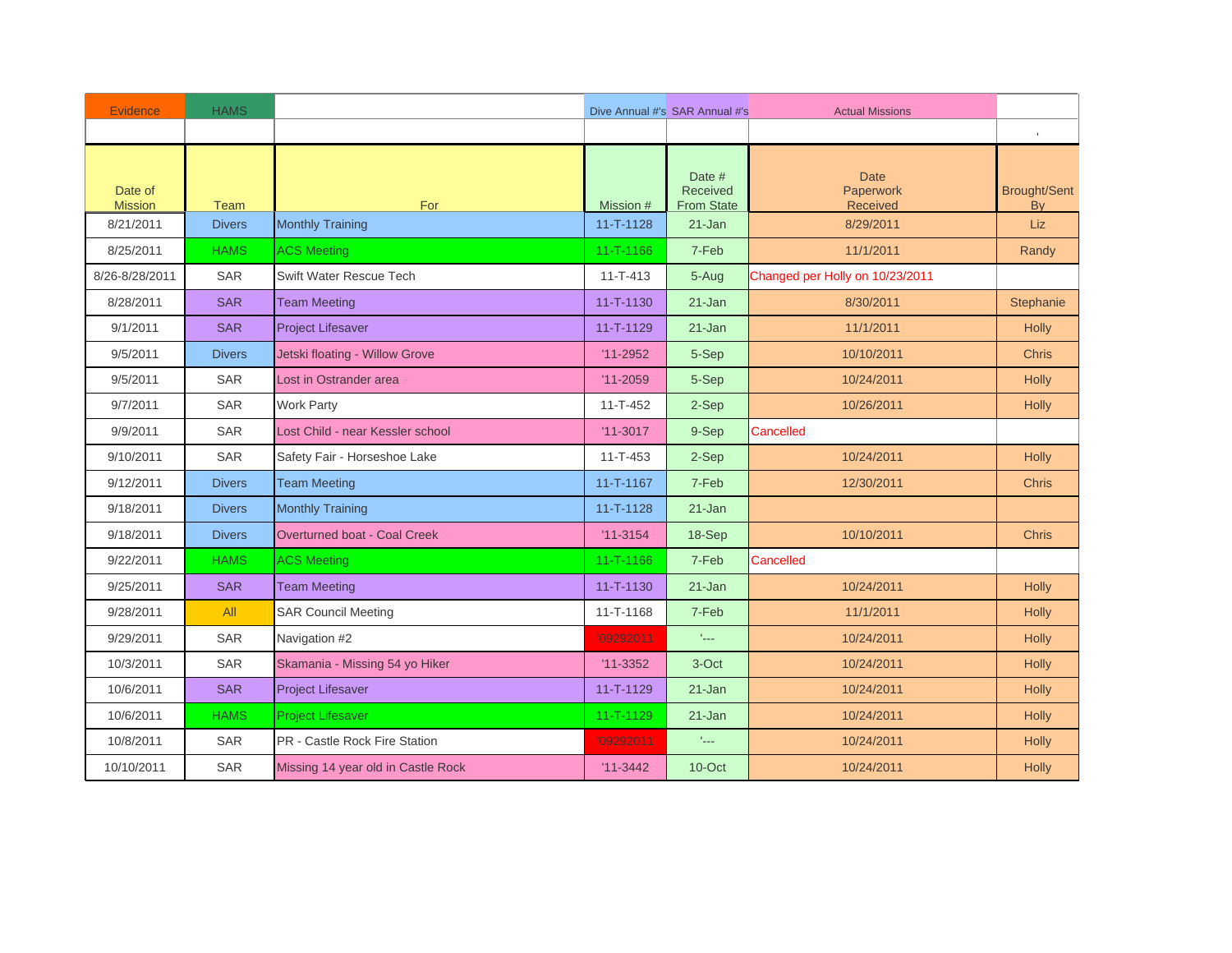| Evidence                  | <b>HAMS</b>   |                                   |                 | Dive Annual #'s SAR Annual #'s                 | <b>Actual Missions</b>               |                                  |
|---------------------------|---------------|-----------------------------------|-----------------|------------------------------------------------|--------------------------------------|----------------------------------|
|                           |               |                                   |                 |                                                |                                      | $\mathbf{r}$                     |
| Date of<br><b>Mission</b> | Team          | For                               | Mission #       | Date #<br><b>Received</b><br><b>From State</b> | <b>Date</b><br>Paperwork<br>Received | <b>Brought/Sent</b><br><b>By</b> |
| 10/10/2011                | <b>Divers</b> | <b>Team Meeting</b>               | 11-T-1167       | 7-Feb                                          | 10/11/2011                           | <b>Chris</b>                     |
| 10/13/2011                | <b>SAR</b>    | Navigation #3                     | $'11 - T - 504$ | 2-Oct                                          | 10/24/2011                           | Holly                            |
| 10/15/2011                | <b>SAR</b>    | PR - Longview Fire                | $11 - T - 503$  | 2-Oct                                          | 10/24/2011                           | <b>Holly</b>                     |
| 10/16/2011                | <b>Divers</b> | <b>Monthly Training</b>           | 11-T-1128       | $21 - Jan$                                     | 12/30/2011                           | <b>Chris</b>                     |
| 10/17/2011                | SAR           | Interviews                        | 10172011        | $\mathbf{t}_{\text{max}}$                      | 10/24/2011                           | Holly                            |
| 10/23/2011                | <b>SAR</b>    | <b>Team Meeting</b>               | $11 - T - 1130$ | $21 - Jan$                                     | 10/24/2011                           | <b>Holly</b>                     |
| 10/23/2011                | <b>Divers</b> | Lewis & Clark Bridge Jump attempt | $'11 - 3601$    | 23-Oct                                         | 12/30/2011                           | <b>Chris</b>                     |
| 10/27/2011                | <b>HAMS</b>   | <b>ACS Meeting</b>                | $11 - T - 1166$ | 7-Feb                                          | 11/1/2011                            | Randy                            |
| 10/30/2011                | SAR           | <b>Tracking Training</b>          | $'11 - T - 552$ | 28-Oct                                         | 1/11/2012                            | <b>Holly</b>                     |
| 11/3/2011                 | <b>SAR</b>    | <b>Project Lifesaver</b>          | 11-T-1129       | $21 - Jan$                                     | 11/7/2011                            | Holly                            |
| 11/4/2012                 | <b>SAR</b>    | <b>Brocure Meeting</b>            | '11042011       | $\mathbb{L}_{++}$                              | 1/11/2012                            | <b>Holly</b>                     |
| 11/5/2011                 | <b>Divers</b> | Capsized boat in Columbia         | $'11 - 3769$    | 5-Nov                                          |                                      |                                  |
| 11/10/2011                | <b>HAMS</b>   | <b>ACS Meeting</b>                | $11 - T - 1166$ | 7-Feb                                          | 11/16/2011                           | Randy                            |
| 11/13/2011                | <b>SAR</b>    | Skamania - Lost hunter            | $'11 - 3873$    | 13-Nov                                         | 11/16/2011                           | <b>Holly</b>                     |
| 11/14/2011                | <b>Divers</b> | <b>Team Meeting</b>               | 11-T-1167       | 7-Feb                                          | 12/30/2011                           | <b>Chris</b>                     |
| 11/15/2011                | SAR           | <b>OTEP</b>                       | $'11 - T - 553$ | 28-Oct                                         | Cancelled per Holly on 1-11-12       |                                  |
| 11/20/2011                | <b>Divers</b> | <b>Monthly Training</b>           | 11-T-1128       | $21 - Jan$                                     | 12/30/2011                           | <b>Chris</b>                     |
| 11/22/2011                | <b>SAR</b>    | <b>Board Meeting</b>              | 11-T-575        | 23-Nov                                         | Cancelled per Holly on 1-11-12       |                                  |
| 11/22/2011                | <b>Divers</b> | Boat overturned - Riverside Drive | $'11 - 3968$    | 22-Nov                                         | 12/14/2011                           | Liz                              |
| 11/27/2011                | <b>SAR</b>    | <b>Team Meeting</b>               | $11 - T - 1130$ | 21-Jan                                         | 1/11/2012                            | <b>Holly</b>                     |
| 12/1/2011                 | <b>SAR</b>    | <b>Project Lifesaver</b>          | 11-T-1129       | $21 - Jan$                                     | Cancelled per Holly on 1-11-12       |                                  |
| 12/1/2011                 | <b>HAMS</b>   | <b>Project Lifesaver</b>          | 11-T-1129       | $21 - Jan$                                     |                                      |                                  |